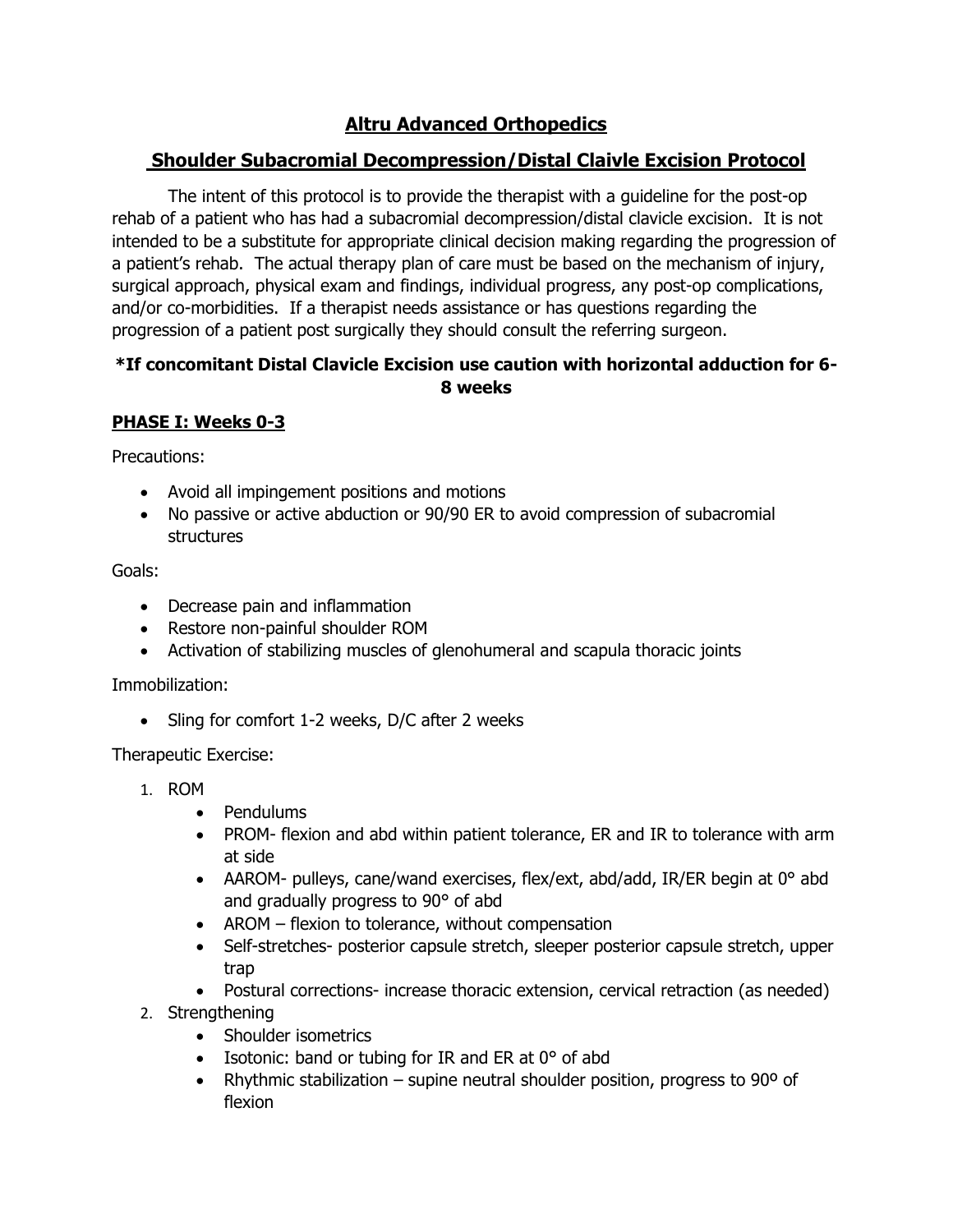- Scapular stability exercises (non-impingement) scapular pinch, sternal lift, lawn mower
- Gentle axial loading, e.g., table slides, ball rolls
- Low level closed kinetic chain exercises, e.g., weight shifting, balance board
- Core stability training
- Cardiovascular training

#### Modalities:

- Cryotherapy prn
- Electrical stimulation to reduce pain and inflammation prn

#### **Criteria for progression to phase II:**

- **Full pain free shoulder ROM**
- **Minimal tenderness to palpation around involved shoulder**

## **PHASE II: 4-6 Weeks**

Precautions:

- Avoid repetitive overhead activity
- No heavy lifting

#### Goals:

- Regain and improve muscular strength
- Correct postural dysfunction
- Improve neuromuscular control of the shoulder complex
- Normalize arthrokinematics

Therapeutic Exercise:

- 1. Continue with phase 1 as needed to emphasize full ROM
- 2. Initiate resistive training- dumbbells, theraband as control is restored, for shoulder muscles and scapular muscles
- 3. Strengthening scapulothoracic muscles: prone horizontal abduction with ER, extension, flexion, PNF, etc.
- 4. Scapular stabilization- advance level of elevation, degree of difficulty with axial loading and closed kinetic chain activities, e.g., wall push-ups, balance board, wall wash, perturbation training
- 5. Core training
- 6. Cardiovascular training

Manual Therapy:

• Joint mobilization as needed to improve arthrokinematics and/or reduce pain

Modalities: